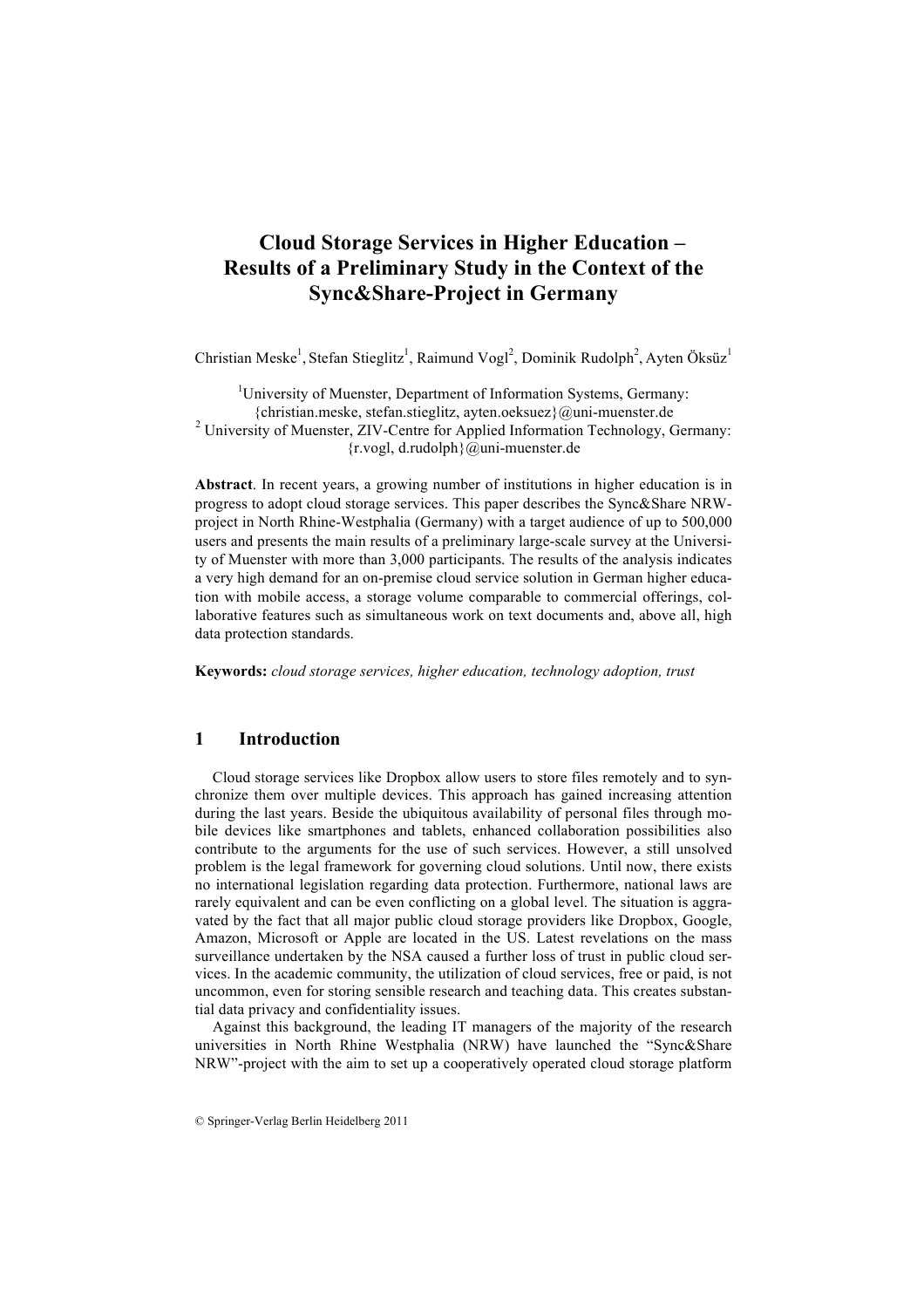for researchers and students. A consortium of research and applied science universities, headed by the University of Muenster and covering approx. 60 percent of the academic community in NRW, has been formed to design a system for possibly up to 500,000 users. In this paper, we describe and discuss the results of a large-scale survey conducted at the University of Muenster, which includes more than 3,000 responses.

This article is structured as follows. In the next section we provide a general introduction into cloud computing and cloud storage services in higher education. Afterwards, the design and structure of the survey as well as main facts regarding the group of participants will be described. In the subsequent section we present the main survey results. The paper concludes with a summary and some implications of the results as well as an outlook for further research and next steps of the Sync&Share-project.

# **2 Theoretical Background**

## **2.1 Cloud Computing**

As a new emerging technology and due to its considerable benefits for companies [1], cloud computing has gained a lot of attention in recent years. According to the definition of the National Institute of Standards and Technology (NIST), cloud computing is "a model for enabling ubiquitous, convenient, on-demand network access to a shared pool of configurable computing resources (e.g., networks, servers, storage, applications, and services) that can be rapidly provisioned and released with a minimal effort or service provider interaction as a pool of computing resources" [2]. There are three types of cloud computing service models: Software as a service (SaaS), platform as a service (PaaS), and infrastructure as a service (IaaS) [2-4]. In the case of SaaS, access to software is provided remotely as a web-based service [2]. PaaS provides a computing platform to allow users, mostly developers, to build applications and services over the internet [2]. In the case of IaaS, computing resources such as storage is provided through the internet [4]. Regarding the deployment models, four types can be distinguished: A private cloud is exclusively used by a single institution whereas a public cloud is used by the general public [2]. A community cloud is exclusively used by a community of users from institutions that have the same concerns (e.g. security or compliance requirements) [2]. A hybrid cloud is a composition of two or more cloud infrastructures. The physical location of the cloud infrastructure can be either off premise or on premise (except in the case of public clouds) [2].

#### **2.2 Cloud Computing in Higher Education**

Cloud computing is not only used in the business community. Educational establishments have also recognized the various benefits of using cloud computing services [5]. As is the case with organizations, cloud computing can help to reduce universities' IT complexity and costs by replacing software installation on campus computers with applications delivered via the Internet [6]. Furthermore, due to web-based access, university teachers, students and staff can access educational tools or files saved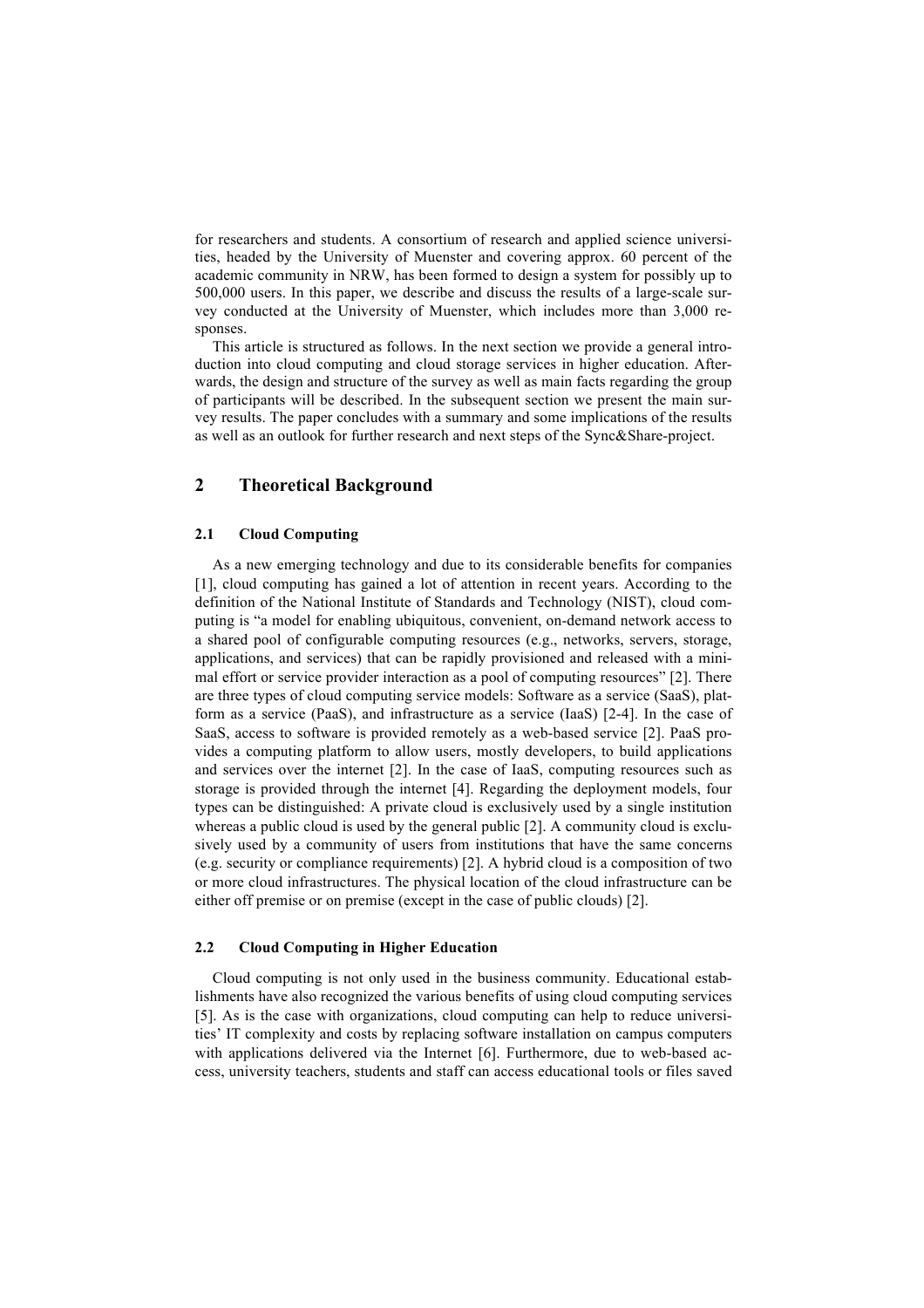in the cloud from almost any internet-capable device [7]. Especially in case of hardware failures, cloud computing can serve as an effective backup and recovery solution [8] for study related materials such as theses or research papers. In addition, cloud computing can be used to facilitate collaboration among working groups as well as between universities and their partner organizations [9, 10]. For example, a researcher team working on a paper can collectively create a temporary shared workspace and thus ease the joint work on this paper [10]. Since more and more researchers are working with team members from different universities and countries, this kind of virtual teamwork could gain in importance.

Statistics show that the use of cloud computing in educational institutions is on the rise. The CDW 2011 Cloud Computing Tracking Poll<sup>1</sup> for example reported that 34% of higher education institutions use some form of cloud computing [5]. A number of universities, such as the University of Westminster or the New York University, for example, use Google Apps for education which provides email and collaboration tools [11]. In the next years, higher education institutions even plan to spend more on cloud resources.

However, the use of public cloud at universities also entails certain risks such as privacy invasion or data security breaches [10]. For example, researchers storing research data in a public cloud could lose the copyright of their research work. Furthermore, universities could face regulatory compliance problems [12]. Employees of the university administration are working with very sensitive personal data of their students. When they store personal data of the students on the servers of a cloud provider, they lose a degree of control over these sensitive data [12]. The cloud provider then has to protect that data from hackers and internal data breaches rather than the university [12]. Nevertheless, the university has to comply with relevant regulatory laws as well as information security standards (e.g. ISO27001) and thus is still ultimately responsible for that data [12]. Due to certain characteristics of cloud computing, to fulfill this responsibility becomes a very challenging matter. In most cases for example, the storage location of the data is obscure and it is also unclear, who has accessed the data [13]. In addition, the university often does not exactly know which security measures the provider has implemented to secure the data [12]. These mentioned concerns indicate that a cloud computing system specifically for university purposes is needed. There are very few practical examples showing that this concept can succeed. The Oxford University together with VMware e.g. created a database-asa-service (DBaaS) in a hybrid cloud for use by its researchers [15]. With this service, researchers are able to securely store their research materials for easy access. In the following sections, we want to contribute to the discussion of cloud services in higher education on a large-scale basis.

 <sup>1</sup> The CDW 2011 Cloud Computing Tracking Poll surveyed 1,200 IT professionals in U.S. organizations: small, medium, and large businesses, local government agencies, health care organizations as well as K-12 and higher education institutions.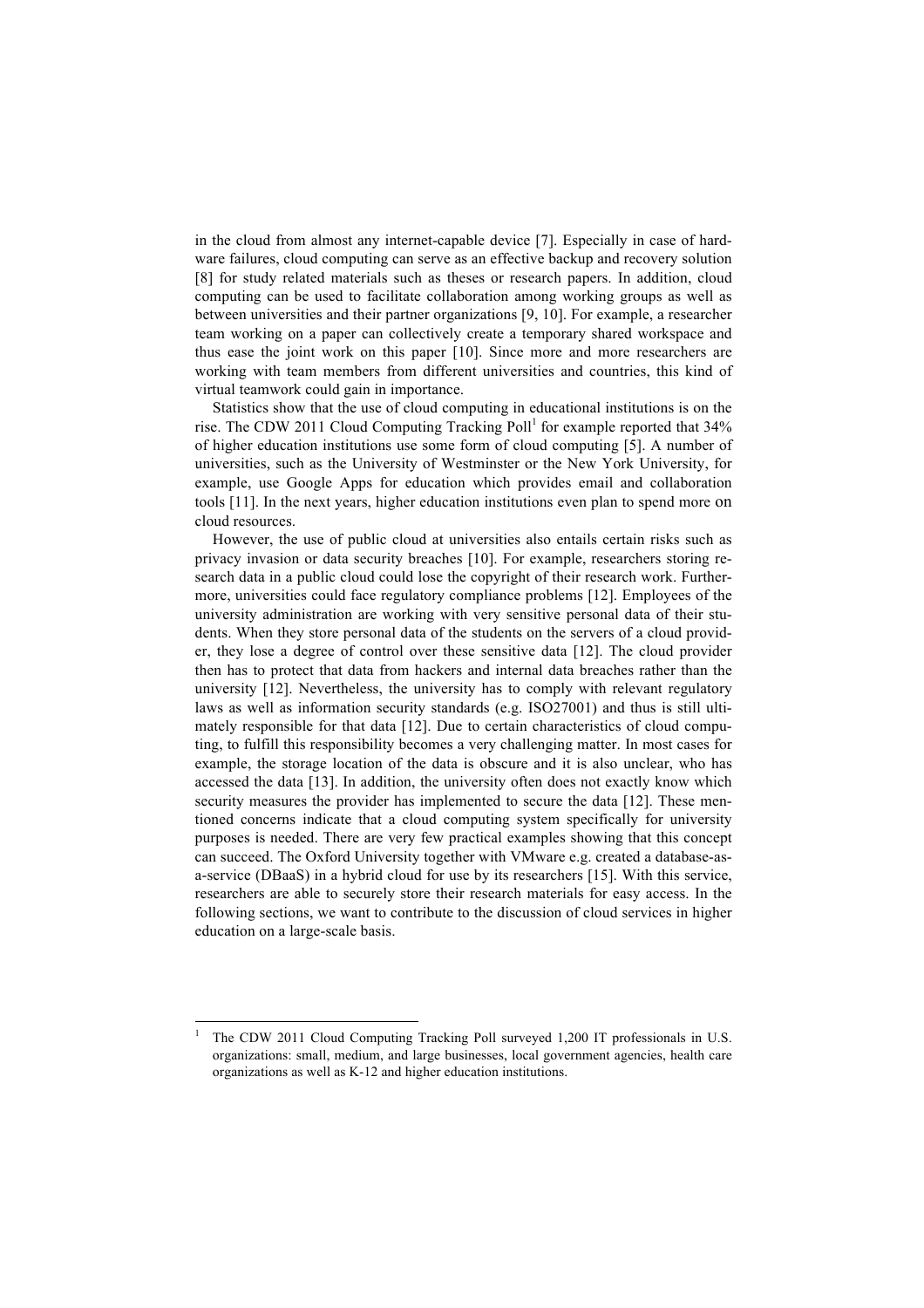## **3 Survey Structure and Participants**

To study user expectations as well as acceptance on a broad basis, the Research Group for Communication and Collaboration Management (CCM) at the University of Muenster, which represents the headquarter of the European Research Center for Information Systems (ERCIS), conducted an online survey in cooperation with the Centre for Applied Information Technology (ZIV) at the University of Muenster. Established in 1780 and with 40,800 students as well as 6,650 employees (2013), the University of Muenster is one of the oldest and biggest universities in Germany, located in the federal state of North Rhine-Westphalia. All students and employees of the University of Muenster were invited to participate in the survey; 4,830 of them started and overall 3,774 (2,704 students and 1,070 employees) completed the questionnaire. Each of these participant groups, students and employees, were asked up to 27 questions, dependent on their replies to specific filter questions. Four topics were assessed in total. In the first section the respondent was assigned to a participant group (student or employee) and also to a specific area of studies (e.g. economic sciences). The second section served the goal of raising the status quo, by enquiring i.e. the actual memory storage requirements and gathered experience with other cloud storage services (e.g. Drobox). In the third section the Sync&Share project was described in detail. Following, the relevance of certain properties, features and functionalities as well as the participant's willingness to use the service were surveyed. The last section included the sampling of demographic and additional personal data (age, gender, used devices and operating systems, etc.), that could be voluntarily provided by the respondents. The posed questions predominantly consisted of multiple choice questions that allowed both single and multiple selections of predefined answers. At some points, the participants were also able to leave comments, additions and specify their responses with regard to certain aspects, by using the provided text fields.

With regards to the group of participants in the collected data set, the majority of the students is between 20 and 30 years old (84%). 36% of the employees is between 20 and 30 and 32% between 31 and 40 years old. Furthermore, 57% of the students and 64% of the employees are male. 65% of the students (employees: 67%) rank their computer knowledge as "good" and 22% (employee: 26%) see themselves as experts. The majority of the surveyed students is enrolled in economic sciences (13%) respectively mathematics and informatics (11%), while the largest share of the participating employees works in the areas of medicine (17%) respectively chemistry and pharmacy (9%). With regard to the deployed operating systems on their PC/laptop, both user groups mainly use Windows (students: 76%; employees: 73%), followed by Mac OS (16% respectively 17%) and Linux (7% respectively 8%). Students use Android smartphones more frequently than employees (62% versus 52%), while the latter is more frequently in the possession of an iPhone (32% versus 40%).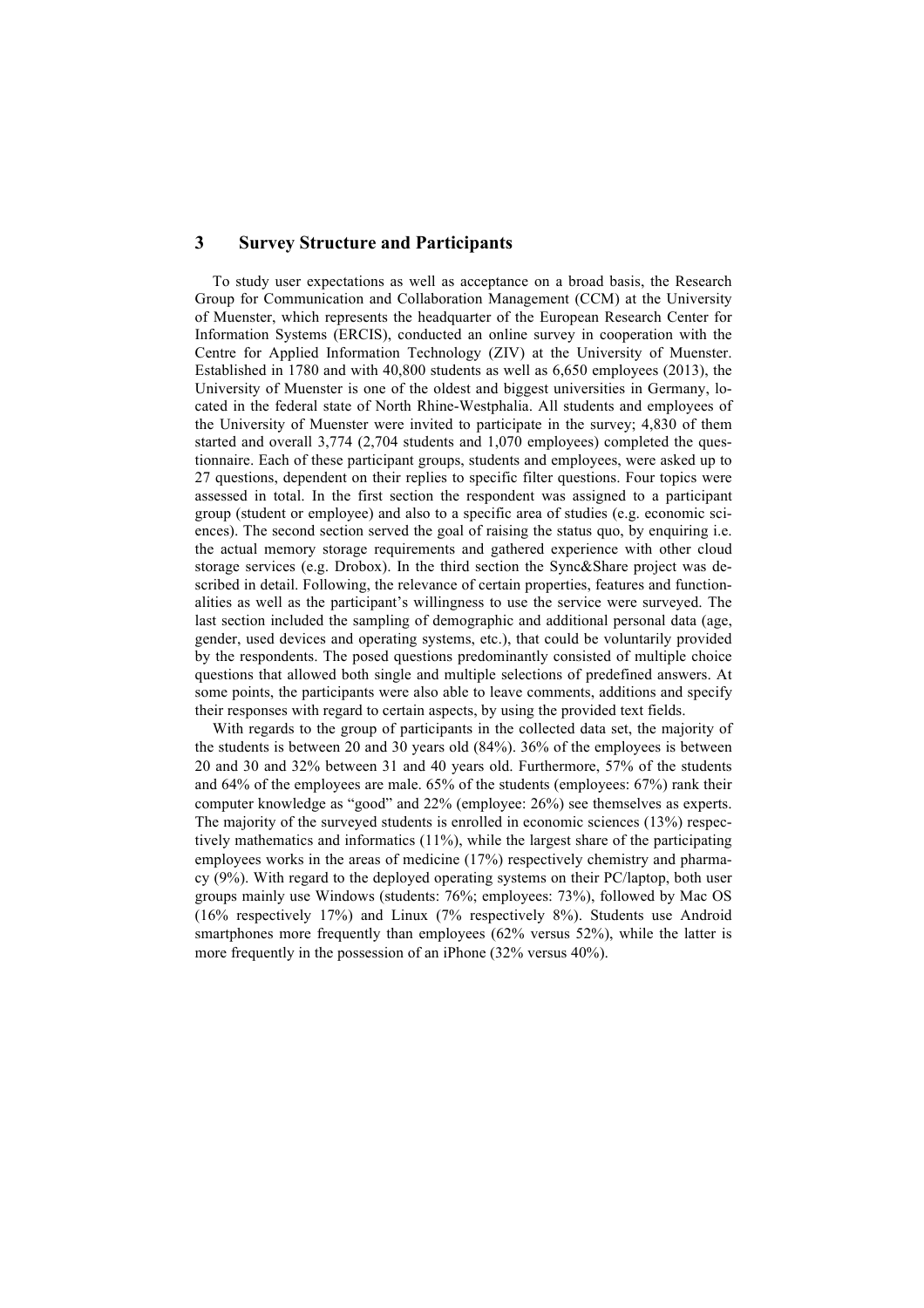## **4 Survey Results**

#### **4.1 Current Use of Cloud Services and Reasons for Rejection**

85% of the students currently use at least one cloud service (employees: 73%). Most of them use Dropbox (79%; employees: 65%) and Google Drive (each 17%), as can be seen in fig. 1. The majority of the participants started to take notice of cloud services due to recommendations from their closer social environment like friends, relatives or colleagues (students: 81%; employees: 76%).



**Fig. 1.** Current use of cloud services

Students currently use cloud services for project work (83%) and teaching material (78%). Furthermore, cloud services are used for private pictures (54%) and other personal data (58%). Employees use cloud services mainly for work-related material (78%), private pictures (52%) and other private data (62%). The majority of the students states to use a study related data volume between 1,1 to 4,9 GB (30%). Others (21%) indicate a volume ranging from 5 to 10 GB. Only 3,3% utilize a volume from 21 to 30 GB and 5% more than 30 GB. By comparison, employees specify a considerably higher data volume. Here, the most frequently stated storage volume is more than 30 GB (20%). Another 19% claim a volume ranging from 5 to 9,9 GB and 17% a volume of 1,1 to 4,9 GB.

The most important reason for rejecting cloud storage services (multiple selections) is a low confidence in the data protection of commercial providers (students: 64%; employees: 62%). Based on a first analysis of answers on an open-ended question, answered by 1,636 (43%) of the survey participants, we were able to identify factors that are important for the trustworthiness of a provider. In this regard, data privacy and data protection are of top priority. Approximately 45% of all participants state that the provider has to consider certain technical aspects in order to be evaluated as trustworthy: the provider needs to implement measures for data privacy and protection, to comply with high security standards, to be certified by independent institu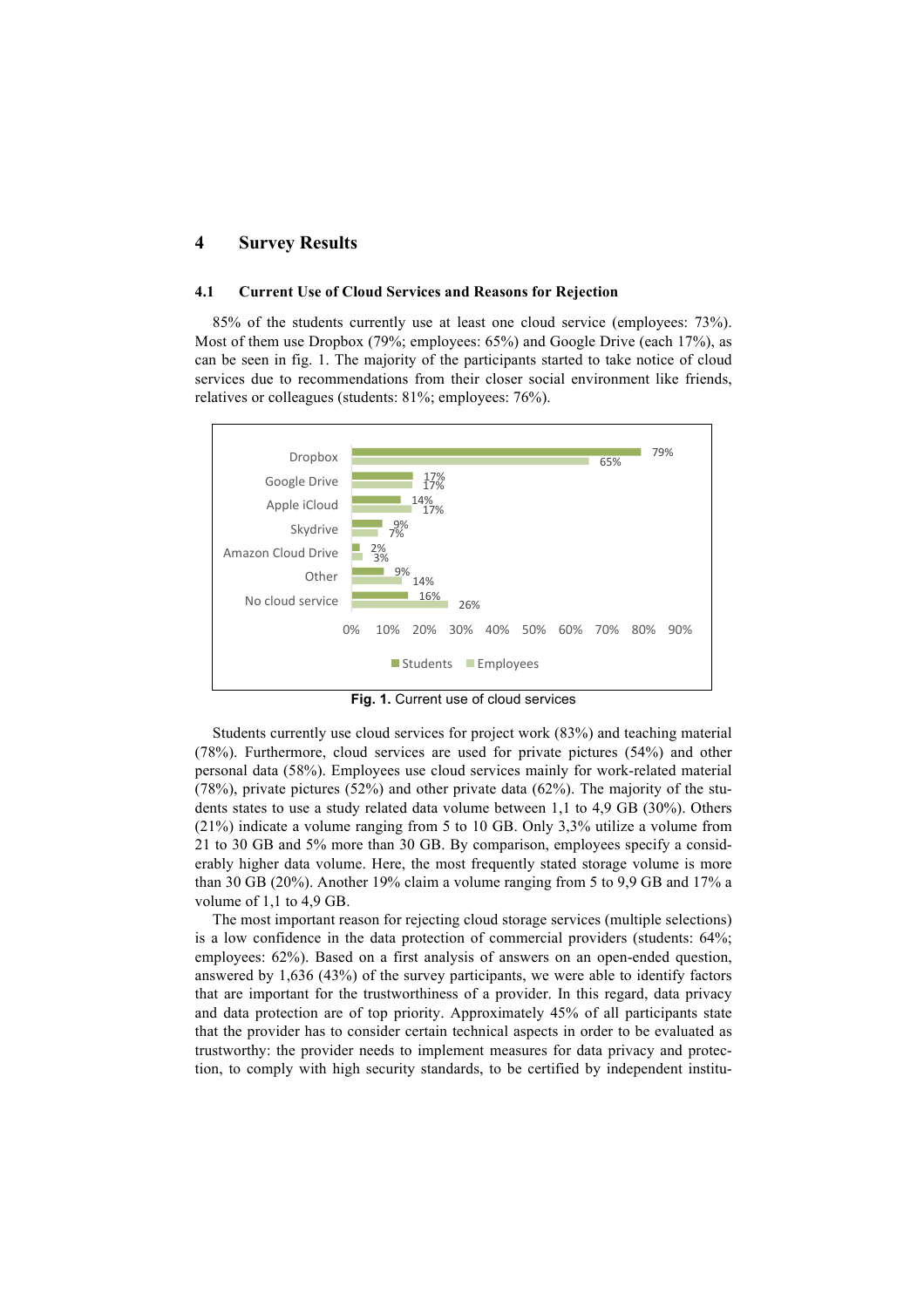tions, to ensure a high availability of the system, to use data encryption techniques also during data transmission and to realize access restrictions. In addition, 18% state that high transparency is an important criterion for establishing trust. The participants want to know, for example, who has access to their personal data, where the data is being stored, and which security measures are being implemented in order to ensure data protection and security. Furthermore, the comprehensiveness of the terms of conditions (AGB) and the privacy policy are mentioned. 42% of the respondents express that the provider should not only act in his own interest but also in the interest of the users. In addition, the data should not only be protected against the access of third parties, but also against the provider itself. Another aspect is legal compliance. The respondents, who mention this aspect, emphasize the importance that the provider's servers and jurisdiction are located in Germany. Furthermore, a closed-ended question indicates that universities per se enjoy a high level of trust. 81% of the students and 74% of the employees would trust a cloud provider more if it was a university rather than a private sector company.. The personal contact to the provider is named by 10% of the participants as another criterion for trust establishment.

The second most important reason for students' reluctance to use cloud services is "no current need" (41%), while this is only the case for 25% of the employees (see fig. 2). For the latter group of participants the insufficient presence of information (36%) is the second most important reason (students: 35%). For the majority of the participants, it is very or rather important that the provider gives them information regarding implemented security and privacy measures (students: 77%, employees: 82%), skills and responsibilities of their staff (students: 56%, employees: 69%), general information about their organization (students: 77%, employees: 75%) and descriptions of users' rights (students: 71%, employees 67%). The fear of data loss is for both students (32%) and employees (28%) of comparatively low relevance.



**Fig. 2.** Reasons for the disuse of cloud services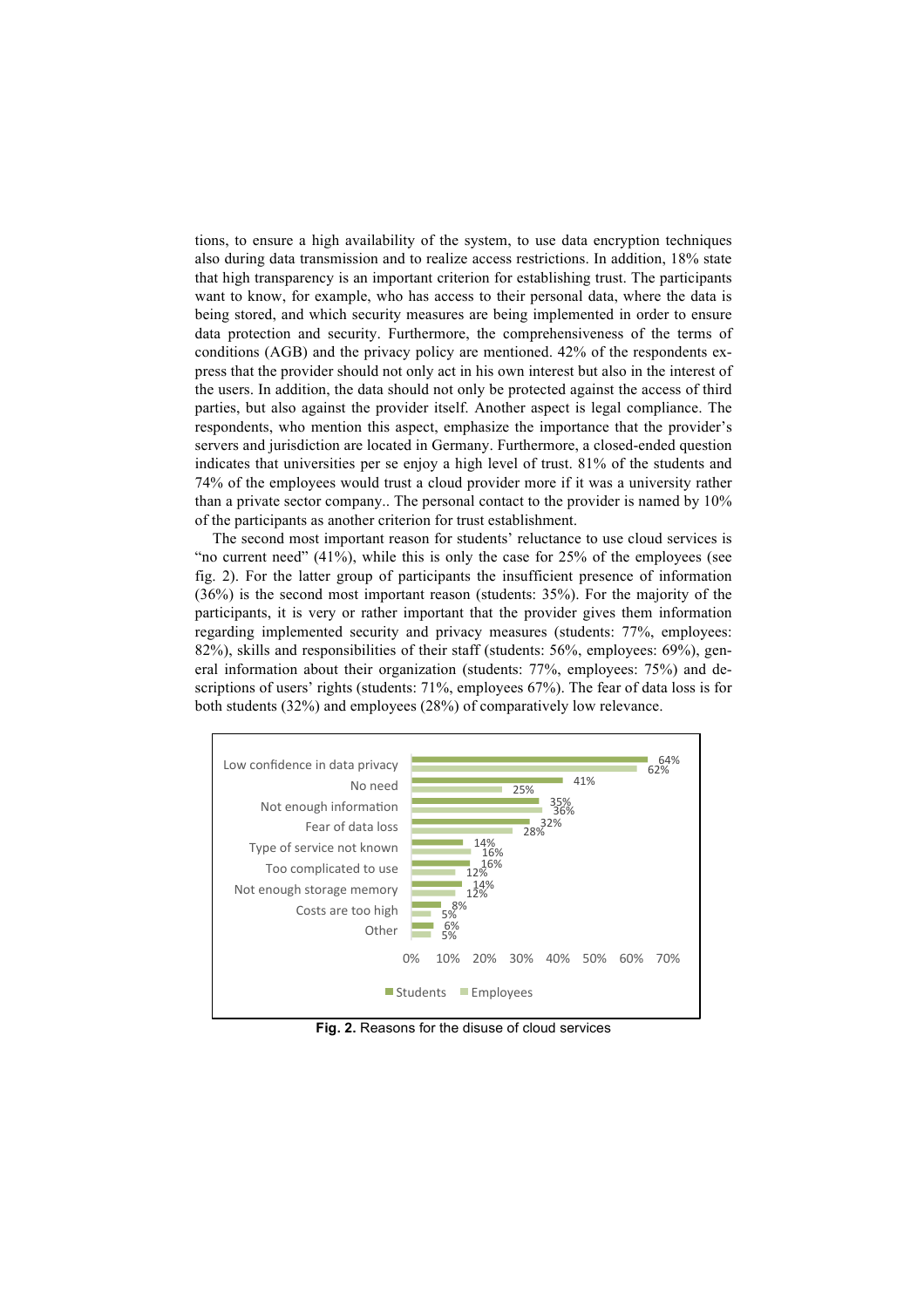In an open text field, 24 participants give further indications for the disuse. In doing so, 29% again express their concern for data privacy concerns. 25% prefer other methods to share or backup data (e.g. "USB sticks are safer"; "I own a network drive (NAS)"). 17% state that there is a lack of motivation and time to deal with the topic.

#### **4.2 Expectations Towards a Cloud Storage Service at the University**

The expectations towards the features and functions of a university cloud storage service are quite homogenous among students and employees (see fig. 3).



**Fig. 3.** Expected features by students (left) and employees (right)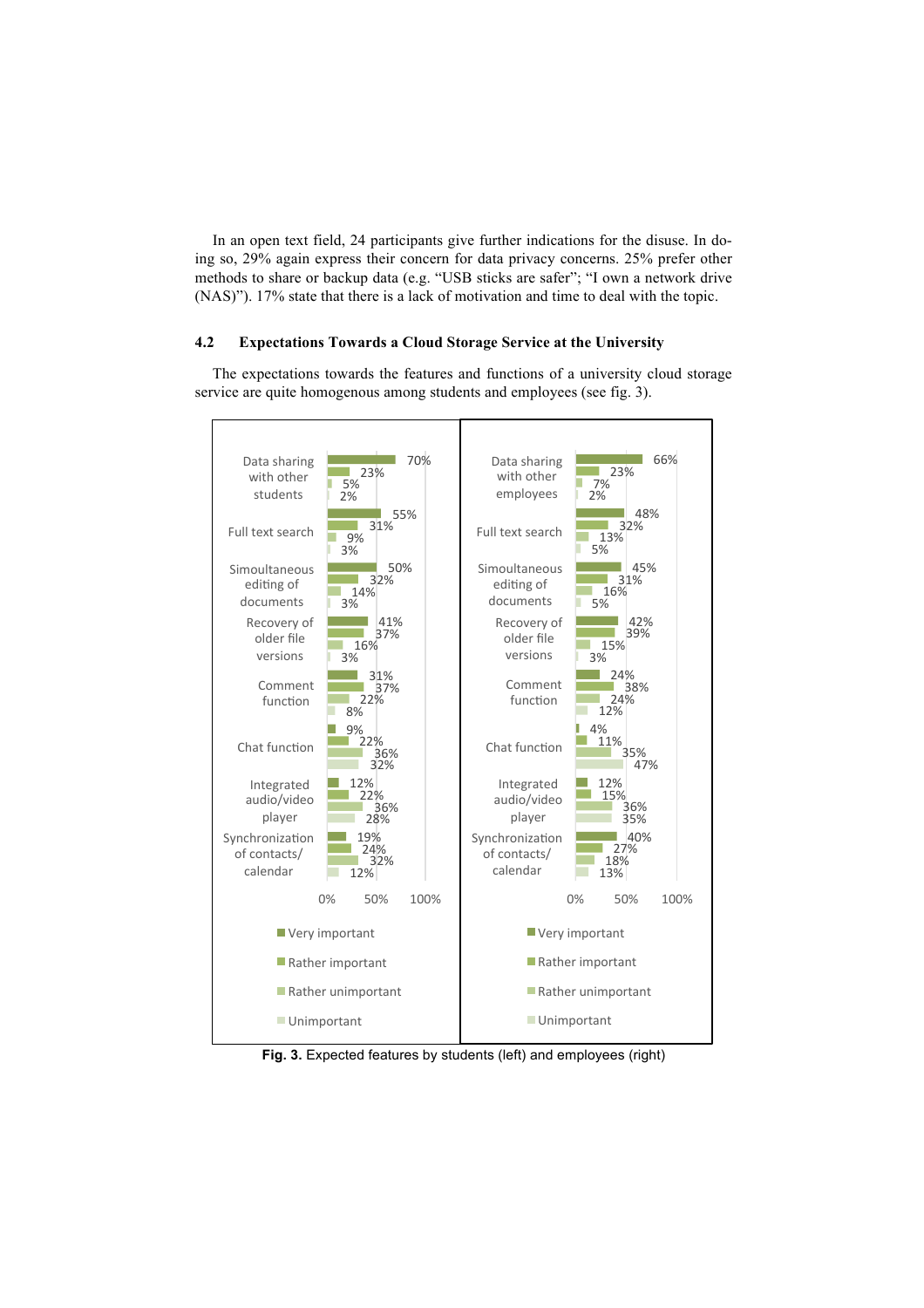The majority of both participant groups considers the possibility of flexible data sharing with other students/employees (students: 70%; employees: 66%), a full text search function (55% respectively 48%) and the simultaneous and collaborative editing of electronic documents as most important features.

With regard to the required properties and attributes, 74% of the students consider a constant availability on different devices very important (employees: 80%). Furthermore, 65% of the students agree on the high importance of the encryption of data (employees: 64%). The storage of the data on German server sites is regarded as very important by 41% of the students and 53% of the employees. With regard to the integration of existing learning systems, this is the case for 29% of the students and 44% of the employees. Concerning the preferred devices deployed for the use of the services, students would mainly use PCs/laptops (98%), followed by computers provided by the university (63%), and smartphones (59%). The employees specified to use their professional (95%) respectively private (79%) PC/laptop, followed by the private smartphone (48%). Moreover, 33% of the students and 37% of the employees consider their personal relationship to the provider of the service important. To have a local contact person is important for 67% of the students and for 76% of the employees.

#### **4.3 Demanded Storage Volume and Intention to Use**

With regard to the required memory storage offered by the cloud service, the participant groups show deviating volume needs (see fig. 4). While the surveyed students are predominantly satisfied with 1,1 to 4,9 GB (29%) respectively 5 to 9,9 GB (25%), the majority of the employees specifies a required data volume of 10 to 20 GB (25%) respectively 5 to 9,9 GB (20%). 12% of the employees state a required data volume of more than 40 GB what is only for 4% of the students the case.



**Fig. 4.** Demanded storage volume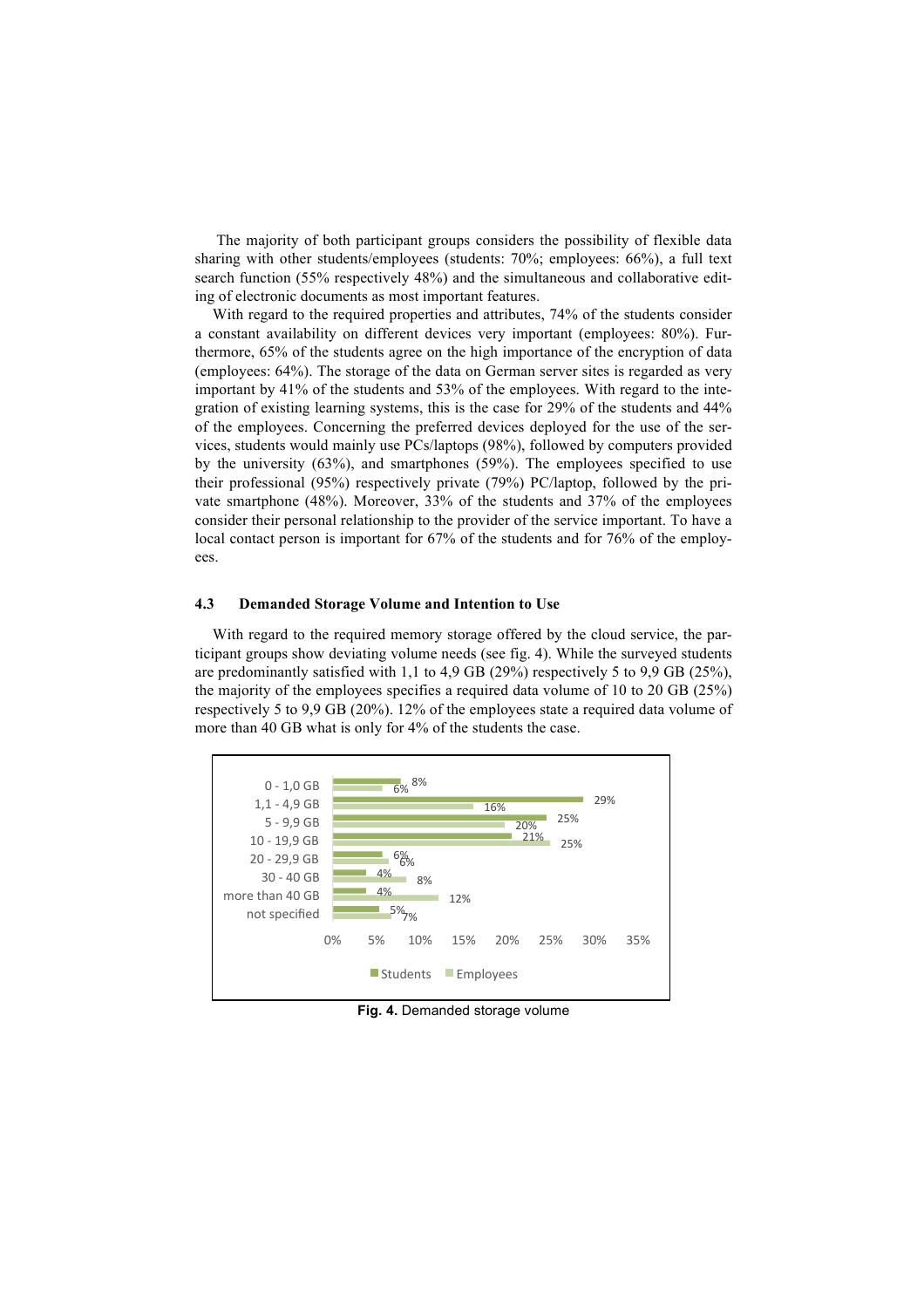93% (employees: 90%) of all respondents have the intention to use the university cloud storage service. For the students who have already used cloud services in the past or present, the willingness to use the Sync&Share service (97%) is 22% higher than for students without any cloud experience (75%). Regarding the employees, the results are similar. 97% of the employees with cloud experience but only 76% of those without experiences with such kind of technology signalize an intention to use. 54% of the students and 45% of the employees that state to have the intention to use the cloud service would like to continue to use it even after their studies respectively employment ended. If the university does not facilitate continuous usage, 41% of the students would appreciate a transition period of three to six months (employees: 37%) and 38% of more than six months (employees: 36%).

Besides the descriptive statistics, we also searched in the data for factors influencing the willingness to use the university cloud service. Some results indicate that there might be few influencing factors especially with regard to students' willingness to use the cloud service.. For example, students who already use Dropbox, have a 13% lower willingness to change the provider and exclusively use the cloud service of the university. The more important the information regarding the data security, the higher is the willingness to solely use the service. Furthermore, 22% of the respondents who consider provided information regarding data security as "rather important" state that they would exclusively use the university cloud service while 28% of the participants who consider these information as "very important" give this response. The consideration of a German server site seems to have equal impact on the intention to use. The more a storage location in Germany is considered as important,, the higher is the willingness to exclusively use the university cloud service. 22% are among the participants who consider this as "rather important", while 33% select "very important" as their response.

## **5 Conclusion and Outlook**

For the success of the described Sync&Share NRW-project, it is important to gain indications on how the cloud service should be designed to be attractive for the target audience. In this regard, identifying factors which positively impact the intension to use such a university cloud computing service is of high relevance. Furthermore, these results can contribute to knowledge regarding the use of cloud services in higher education in general. The survey shows that most of the survey participants already use or used cloud services for private or professional purposes. This is important, as the Sync&Share cloud storage service will not be a new technology to these persons, what in turn increases the chance of their cloud adoption compared to people without any cloud experience. The possibility of sharing data with other cloud users, a full text search function and the simultaneous editing of text documents are seen as the most relevant cloud service functions. Moreover, the students and employees emphasize the need for data access through different mobile devices such as laptops, tablets and smartphones.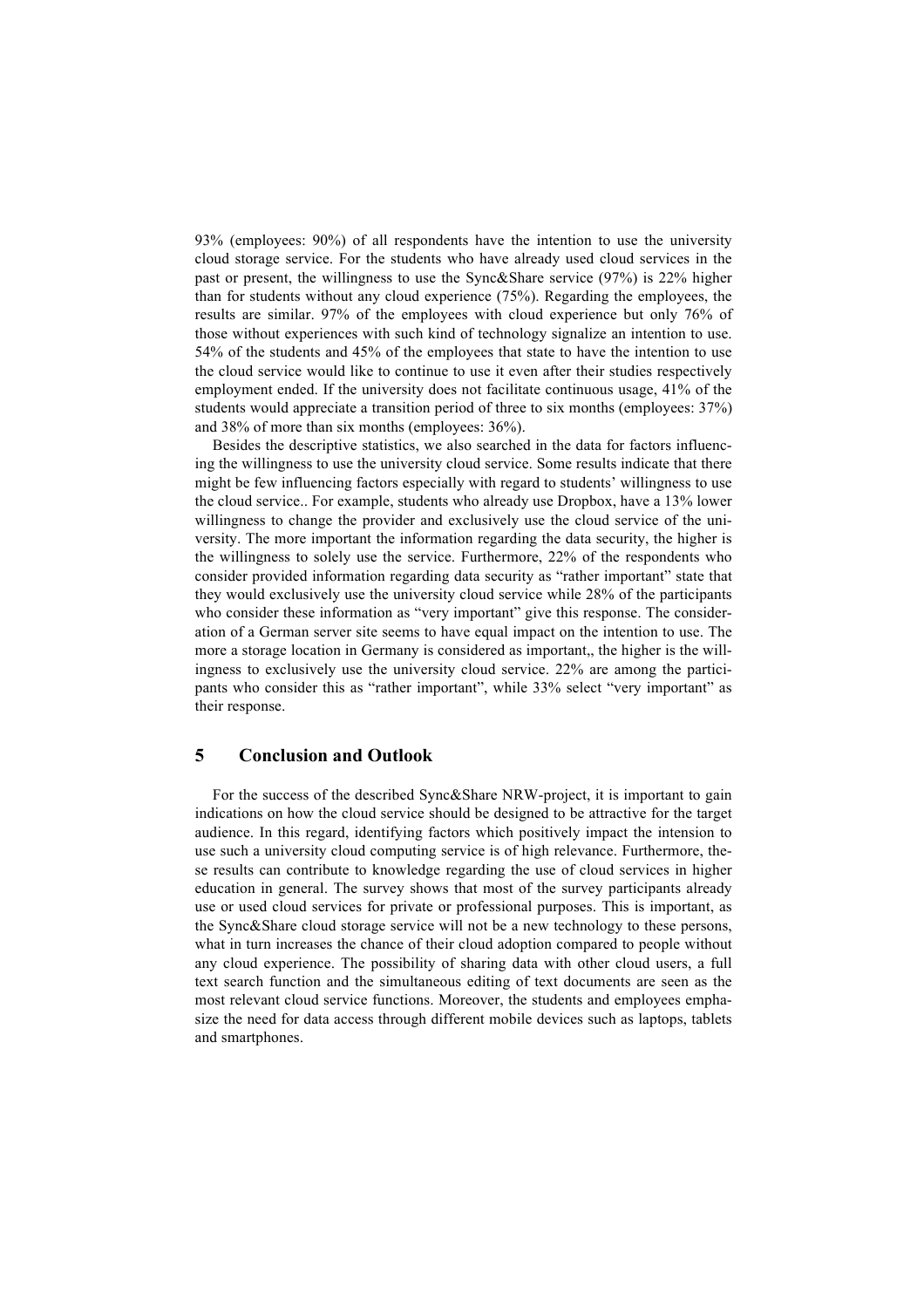Another crucial aspect has a high impact both on the design of the planned cloud service as well as on the willingness of the users to adopt it: data security. The survey reflects the awareness for data security issues, e.g. caused by the NSA scandal. At the moment, the majority of the participants uses cloud services such as Dropbox or Google Drive that store their data primarily on servers in the US. The survey indicates a significant distrust towards these commercial providers, while public academic institutions are seen as far more trustworthy. The high percentage of current cloud users and simultaneous distrust towards their provider shows that students and employees lack of alternatives to existing commercial cloud solutions. An on-premise solution, hosted by educational institutions with the academic community as the target group, would represent such an alternative. If such a cloud service provides storage volume comparable to current commercial offerings and comprises functions and features that meet the demand for data protection as well as the progression of work in mobile, interdisciplinary and distributed dimensions, it will be an important tool for future collaboration in higher education.

The next step of the research agenda will be the analysis of further survey data that were recently collected from other universities in North Rhine-Westphalia (altogether over 10,000 participants). Regarding the project management, the objective is not only to compare the results on a cross-university basis but also to derive conclusions regarding the cloud service adoption rate and required average storage volume of the target user groups. In aspects of science, the goal is to contribute by additional publications regarding the diffusion of large-scale cloud storage services in higher education, identification of valuable use-cases and impact factors on the technology acceptance. In addition, an in-depth analysis of the open-ended question (factors influencing users' trust in cloud computing providers) would help to develop a general concept of users trust in cloud computing providers. It is also needed to investigate what kind of additional services (e.g. social media applications, mobile access) could be offered to the users [17, 18]. Furthermore, the Sync&Share NRW project may also serve as a teaching case in order to educate students about cloud computing in the context of higher education, as well as entailed aspects such as trust building.

## **References**

[1] D. Catteddu, Cloud Computing: benefits, risks and recommendations for information security, Springer, Berlin, Heidelberg, 2010.

[2] P. Mell, T. Grance, The NIST Definition of Cloud Computing (Draft) Recommendations of the National Institute of Standards and Technology, in: The National Institute of Standards and Technology (NIST), Gaithersburg, 2011.

[3] M. Armbrust, I. Stoica, M. Zaharia, A. Fox, R. Griffith, A.D. Joseph, A view of cloud computing, Communications of the ACM, 53 (2010) 50–58.

[4] L.M. Vaquero, L. Rodero-Merino, J. Caceres, M. Lindner, A break in the clouds: towards a cloud definition, SIGCOMM Comput. Commun. Rev., 39 (2008) 50-55.